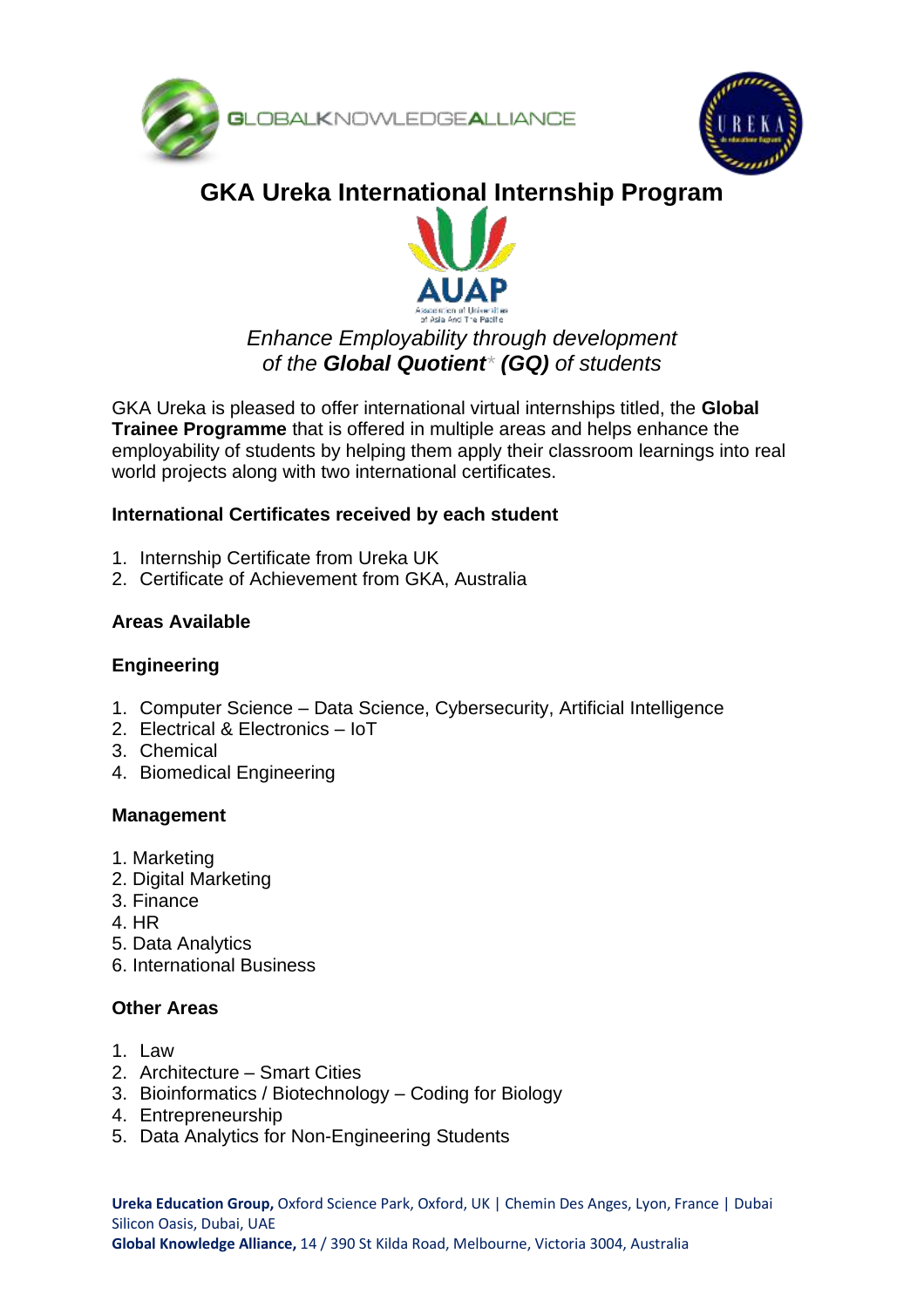



 $\overline{a}$ In addition, due to very high demand we offer the following add-on programmes to help students develop essential skills along with their internships:

- 1. Python Coding & Machine Learning Beginners & Advanced levels
- 2. Communication Skills & American Accent Training by an American Trainer

#### **Internship Methodology**

In the 4 or 8 weeklong internships, students will be assigned a specific project in their area that will be broken down into weekly tasks or assignments to be completed and submitted within the deadlines. They will be assigned a mentor from Ureka who will guide and support them in completing the project and provide them insights and inputs required for success. The mentor will conduct weekly meetings over zoom with the students to monitor their progress and help them with any queries or concerns. The internships are rigorous and seek to push students out of their comfort zone to learn and deliver their best. The certificates are graded  $(A - C)$ based on the performance of students assessed by their mentors.

#### **Internship Fee**

The students need to pay a fee, the 4- and 8-weeks internships are priced at

**AUAP Members**: USD150.00 and USD270.00 respectively. No stipend is paid.

**Non-Member of AUAP**: USD170.00 and USD290.00 respectively. No stipend is paid.

#### **The Application Process**

Fill the online application form, and indicating if you are an AUAP Member for a discount - <https://www.ureka.co.uk/ApplicationForm>

#### **About Global Knowledge Alliance (GKA)**

Global Knowledge Alliance (GKA) is an Australian based global initiative which brings together a Knowledge Community through partnership across the globe. Global Knowledge Alliance is an initiative to connect Academia with Corporate. Global Knowledge Alliance guides students to select the best possible course/degree/college as per their skills and interests. GKA is a signatory to a Memorandum of Understanding (MOU) with Association of Universities of Asia Pacific (AUAP) and an active Member of AUAP. GKA is a dynamic, forward-thinking community of individuals, entrepreneurs and organizations with a common cause to actively advance and advocate knowledge development and dissemination through skilling, sharing and exchange for innovative, value-based solutions for a changing world.

The University will create lifelong opportunities for students to learn, develop and grow throughout their careers. Through partnerships with institutions and

**Ureka Education Group,** Oxford Science Park, Oxford, UK | Chemin Des Anges, Lyon, France | Dubai Silicon Oasis, Dubai, UAE

**Global Knowledge Alliance,** 14 / 390 St Kilda Road, Melbourne, Victoria 3004, Australia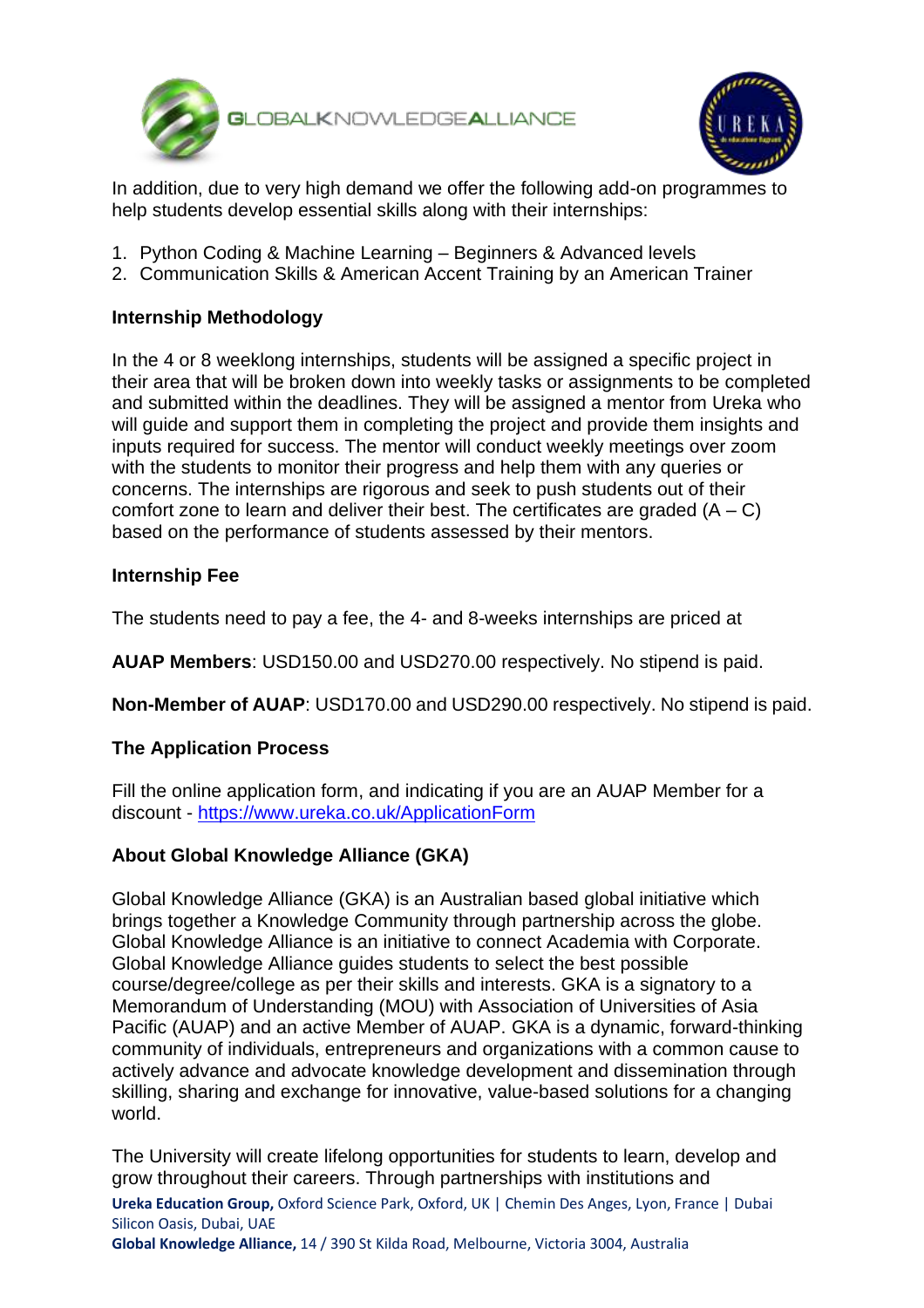



professional organizations students will start with a strong base of knowledge, then get relevant guidance and specialized help to have them excel in the work world. The "go to" University, will be technologically agile Higher Education Institution, with minimal overhead costs by partnering with other specialised education institutions and Industry to provide both face to face and Online Education on a Global basis for a continuous and lifelong personalised education to students

## **About Ureka Education UK**

Ureka Education is a multinational education group established in London in 2014 by a group of Sloan Fellows from London Business School.

With the motto – '*Enhancing Employability*', Ureka specialises in **experiential learning** whereby it helps students apply their classroom learnings in the real world.

Ureka is one of the largest experiential learning providers in IMEA region in terms of content and coverage and offers programmes in the areas of AI, Data Science, Cybersecurity, all streams of Engineering & Management, Architecture, Law, etc

The Ureka Group comprises of six companies having offices in Oxford, Dubai and Lyon, a Social Entrepreneurship Centre in in India and Research Institute in France.

A key distinguishing feature of Ureka is its strong global network of professionals and academics enabled through its senior leadership team and advisors who come from some of the best institutions in the world that include:





*Disclaimer: All logos are used for the purpose of visual depiction only and no claim is made for any affiliation to any of the organisation unless mentioned otherwise.*

## **Ureka Over the Years**



**Ureka Education Group,** Oxford Science Park, Oxford, UK | Chemin Des Anges, Lyon, France | Dubai Silicon Oasis, Dubai, UAE **Global Knowledge Alliance,** 14 / 390 St Kilda Road, Melbourne, Victoria 3004, Australia